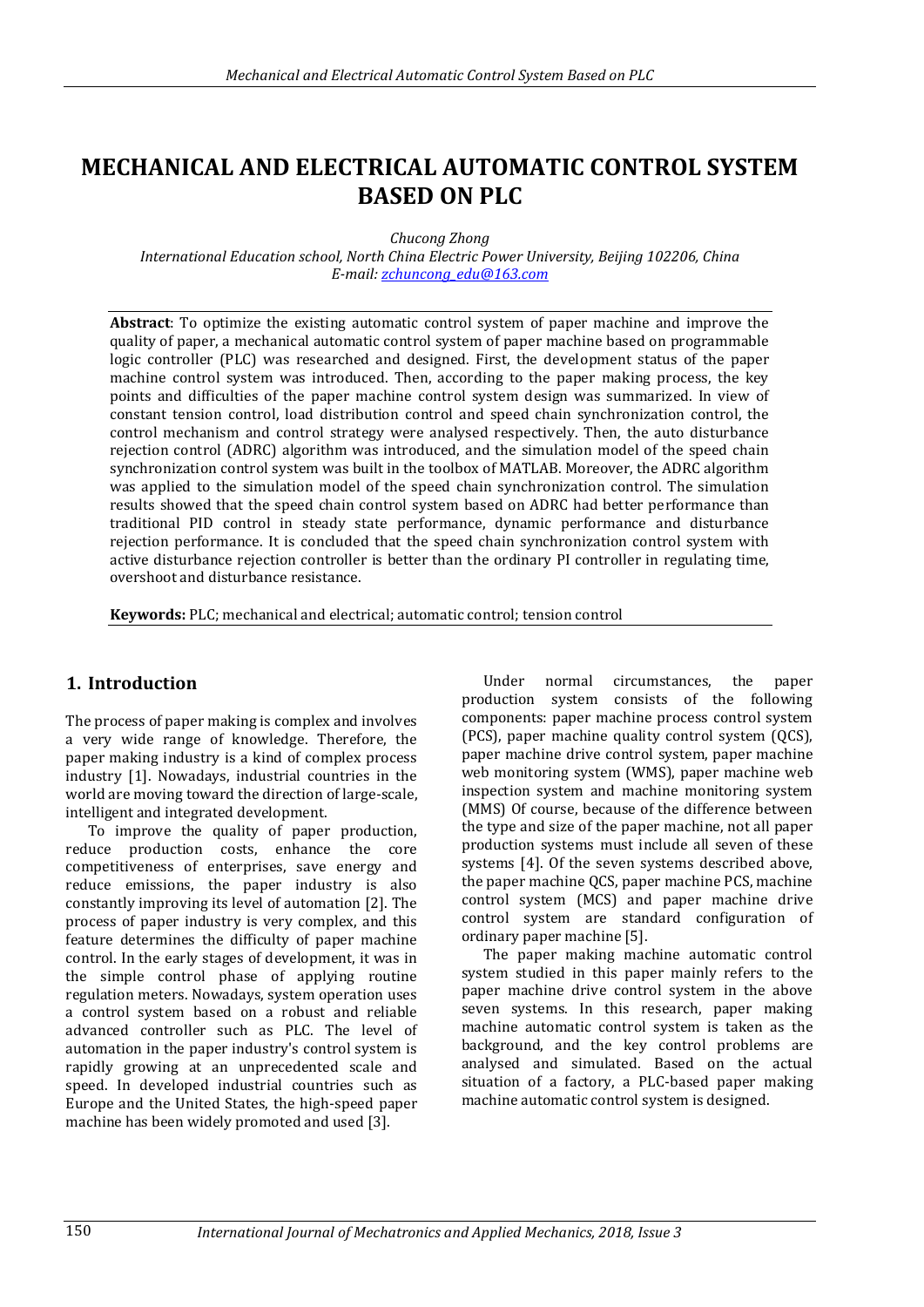# **2. Theoretical Analysis**

### **2.1 Basic requirements for the automatic control system of paper machine**

The electric drive control system of different paper machine is different because the variety, production and production mode of the paper are different. There are also many types of paper making machines based on wet paper process. Because the same wet process is used, then the approximate process should be the same. Through the analysis and research of its technological process, some basic requirements for the paper machine automatic control system can be summed up as follows [6].

The working speed of a paper machine can be adjusted in a larger range. Nowadays, the paper machine is developing in a diversified direction.

A paper machine may need to be able to produce many kinds of paper, and different kinds of paper are different for the speed of work. This requires that the working speed of a paper machine can be adjusted in a larger range when the production variety is replaced [7]. The speed ratio of the general paper machine is 1: 2 to 1:6. For paper making machines with less change in production, the general speed regulation ratio is 1: 2, such as newsprint machine. The speed ratio of the printing paper and the writing paper machine is generally 1: 4. However, for industrial technology paper and advanced paper making machine with more variety of production, the speed regulation ratio needs to reach 1:6. The speed adjustment ratio of individual paper machine needs to reach 1:10. When the speed ratio reaches 1:10, it can basically adapt to the production of various kinds of paper [8].

Due to the strict requirements for paper tension between the parts, tension control is also necessary so as not to cause any production accidents such as paper fold or paper breakage due to the imbalance of tension. Besides, for the convenience of field operation and management control system, the system should have certain instrument display function, such as displaying some speed, voltage, current value and so on.

In addition, the system also displays some fault signals to facilitate the troubleshooting [9].

The paper machine control system should also have a better communication interface, and can realize all kinds of communication functions. From the contents of the previous paper making process and control system, it is known that the papermaking machine automatic control system is only a subsystem of the whole paper making machine control system.

Since it is a subsystem, it is necessary to communicate with other systems to exchange data, such as data. It is also required that the automatic control system of paper machine should have a complete communication interface to achieve communication between the parallel system and the upper and lower level systems [10].

### **2.2 Mechanism analysis and control strategy of speed chain control**

According to the requirements of the wet paper making process, the pulp will first be transformed into paper by the mesh. Then, through the press section, the paper is elongated through the various processes of press section. After entering the drying cadre through the pressing section, the function of the drying cadre is mainly to dry the moisture contained in the paper. Here, the paper will shrink after it is dried [11]. In the whole process, to ensure the normal production of paper making, for the wet part, it mainly finishes the web tension. The paper of this part is wet, so it is generally required that there is a gradual increase in the speed of the part in the rear than in the front part. For cadres, it mainly finishes the drying process, and the web of this part will gradually dry with the drying step by step. Therefore, it is generally required that the latter part has a gradually reduced speed than the previous ones [12]. Through the above process analysis, it is concluded that every part of the control system of paper machine is running at different speeds. Of course, this speed is not irregular. It can also be said that the speed of each branch is a proportional relation, and it is a speed synchronization system [13].

The transmission control system of a paper machine includes many transmission groups. At least one drive motor in each drive unit needs to take part in the synchronous speed control of the whole system. Finally, the motor of the whole system is coordinated with each other to realize the speed chain synchronization control. However, the speed chain synchronization control scheme we have to discuss is what kind of method can be used to achieve the mutual coordination between the motors. According to the synchronous way, there are two main modes of synchronous control of multi motor speed: the mode of mechanical synchronization and the mode of synchronous electric control. With the rapid development of electronic technology, the mode of mechanical synchronization has been used less now. However, the synchronous control strategy under the synchronous mode of electrical control mainly includes parallel synchronization control, master slave synchronization control and cross coupling synchronization control.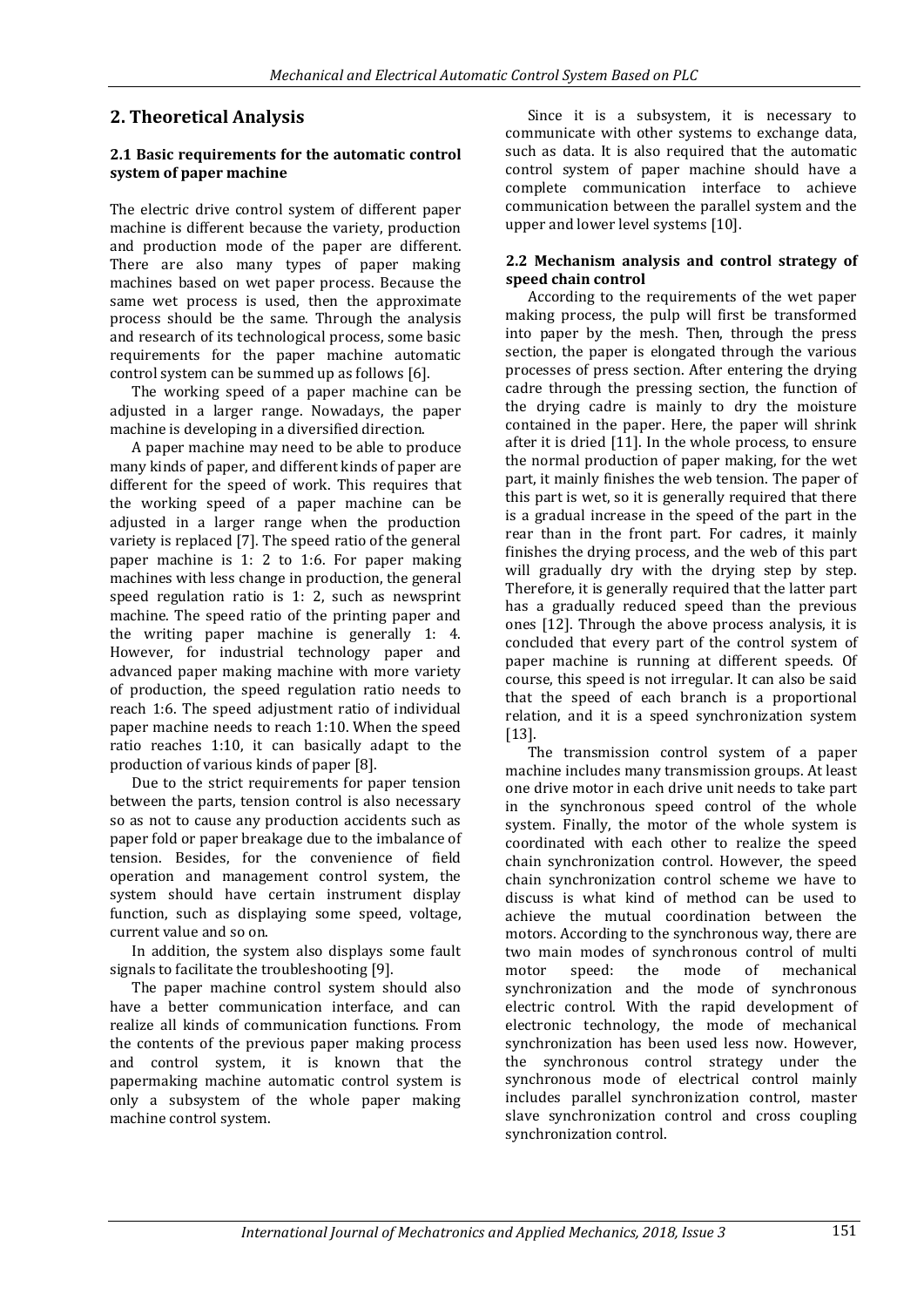# **3. Methodology**

#### **3.1 Actual process introduction and control system structure of a paper industry**

The automatic control system is designed for a long network multi cylinder paper machine in a paper industry, and the mode of speed regulation is selected for AC frequency conversion. The paper making process of the paper machine is divided into eight parts: net part, vacuum, main pressure, first drying, large cylinder, second drying, pressing and coiling. The specific process is shown in figure 1.



*Fig. 1 The producing process of a paper industry*

The whole drive control system consists of 8 main drive points and several auxiliary drive points. The specific parameters of the main drive point are shown in table 1.

| Number | Name           | Power       |
|--------|----------------|-------------|
|        | Net part       | <b>55KW</b> |
| 2      | Vacuum         | 45KW        |
| 3      | Main pressure  | 30KW        |
|        | First drying   | 37KW        |
| 5      | Large cylinder | 22KW        |
| 6      | Second drying  | 30KW        |
|        | Pressing       | 22KW        |
|        | Coiling        | 22KW        |

The speed synchronization is a three-phase AC asynchronous motor that is dragged by the eight inverters listed on the table. The speed chain control of these eight drive points is realized by PLC control. The place where the constant tension control is required is between the final coiler and the press.

The role of the coiling section is to roll the web transferred from the calendar into a roll of finished paper. In the process of coiling, the production accidents of paper breaking and paper fold are easy to occur, which affect the quality of paper. The place for load distribution is in the net and the vacuum part. The web from the net also contains a lot of water, which needs to be further dehydrated in the vacuum part. The net and the vacuum are dragged by two AC asynchronous motors. In the production process, the load rate of two motors is same. It avoids the situation that the uneven load may cause the broken paper or felt torn and even cause the motor fault. Finally, the normal production is affected.

Because the environment of the paper making machine industry is poor, and there are many kinds of disturbances. Therefore, the system adopts the PLC with high stability as the main controller. The structure of the control system is shown in figure 2.



*Fig. 2 Structure of automatic control system for paper machine*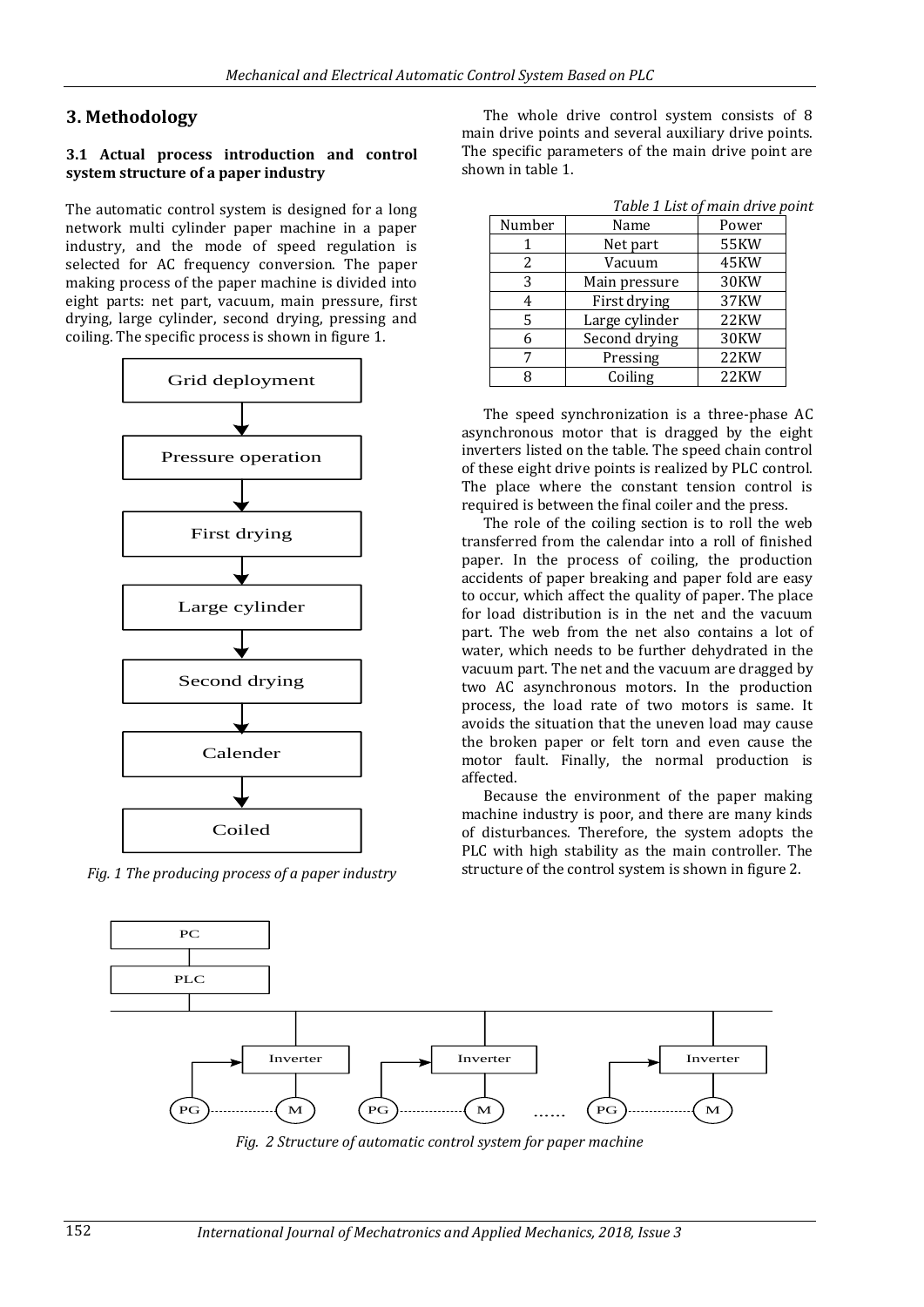The system is mainly composed of the upper computer PC, the main controller PLC, the multiple frequency converters and the motor. There are two layers of network, which are the monitoring level network and the field level network. The whole system structure is simple, and the level is clear. The system is easy to expand.

### **3.2 Communication design of control system**

This system is a typical paper machine automatic control system, and the field bus control method is adopted. The network is divided into two levels, which are field equipment level network and workshop monitoring level network. The field equipment includes the distributed I/O, the actuator, the field sensor, and some switching equipment. The field device level network is used to connect the field equipment to realize the control of the field equipment and the interlocking between each other. In the paper machine control system, the PROFIBUS-DP field bus is used to make up the field equipment level network.

The workshop monitoring level network has mainly completed the monitoring of the workshop equipment. The main equipment of the workshop is connected, and the monitoring is realized through the industrial control machine. Workshop monitoring mainly includes the on-line monitoring of production equipment, equipment fault monitoring and alarm, production statistics, production scheduling and so on. The industrial control machine of the workshop monitoring network is generally placed in the monitoring room, which is usually equipped with printing equipment and so on. For workshop monitoring, it is mainly the collection of some production data. Therefore, the speed of data transmission is not the most important, the amount of transmit data is important.

The system uses multi point interface (MPI) network for this level network. MPI communication is a simple and economical way of communication that can be used when the rate of communication is not high. The communication rate of MPI network is 19.2kbit/s to 12Mbit/s with a maximum connection of 32 nodes. The maximum communication distance is 50m. However, the communication distance can be extended by a repeater. When using the MPI network, a special communication network interface CO5611 card needs to be installed on the host computer. The MPI network has a large amount of information transmission, which can meet the requirements of the system. PLC connects with the industrial control machine through the MPI network, and transfers the collected data to the PC computer. On the upper industrial computer, the corresponding configuration programs are compiled to display the relevant data in real time.

The field device level network mainly refers to the communication between the PLC and the

frequency converter. The system uses the field PROFIBUS bus. PROFIBUS is an open field bus. The automation equipment of the manufacturer can be connected to the PROFIBUS bus for data exchange. The field device level network PROFIBUS bus in this system mainly connects SIEMENS's PLC, Emerson's inverter and distributed I/O. The transmission speed of PROFIBUS can be selected in the range of 9.6kbaud-12Mbaud. In addition, when the bus system is started, all the devices connected to the bus are set to the same communication rate.

PROFIBUS bus is widely used in the automation system of various industries. More common areas are: automation in manufacturing, automation in process industry, and automation in buildings, transportation and electricity, and so on.

PROFIBUS is a field bus technology that is used for factory automation, field device level and factory monitoring level data communication. It can realize decentralized digital control and field communication network from field device level to workshop monitoring. Its appearance provides a practical solution for the realization of the integrated automation of the factory and the intellectualization of the field equipment.

### **3.3 Software design of control system**

Paper making process is a more complex process, including chemical, mechanical, electrical and other aspects of knowledge. Mainly for the automatic control system of paper machine is designed in this paper is made part of the papermaking process. The automatic control system of paper machine designed in this paper is mainly aimed at the paper making process. According to the above analysis, it is known that the paper making process is mainly realized by the synchronous operation of multiple speeds motor. In the whole system, the speed requirements of each electric motor are different. PLC controls the operation of the whole system, and the software is also written for PLC. According to the requirements of control, the program in PLC first checks whether the communication between the master station (i.e. PLC) and the EV3000 converter connected to the connection between the master and the slave station (TDS-PA01 field bus adapter) is normal or not. If it is found that the communication is not normal, it needs to be dealt with. For example, the communication is restored to normal by activating the way from the station. If the communication is normal, the PLC runs the data communication subroutine between the master station and the slave station, and carries out the related data exchange. Then, PLC will check whether it meets the starting condition of inverter or not. If it is satisfied, the frequency converter is started, and if it is not satisfied, it enters the waiting state and continues to check if the starting state of the inverter is satisfied. When the starting condition of the frequency converter is met, PLC will check if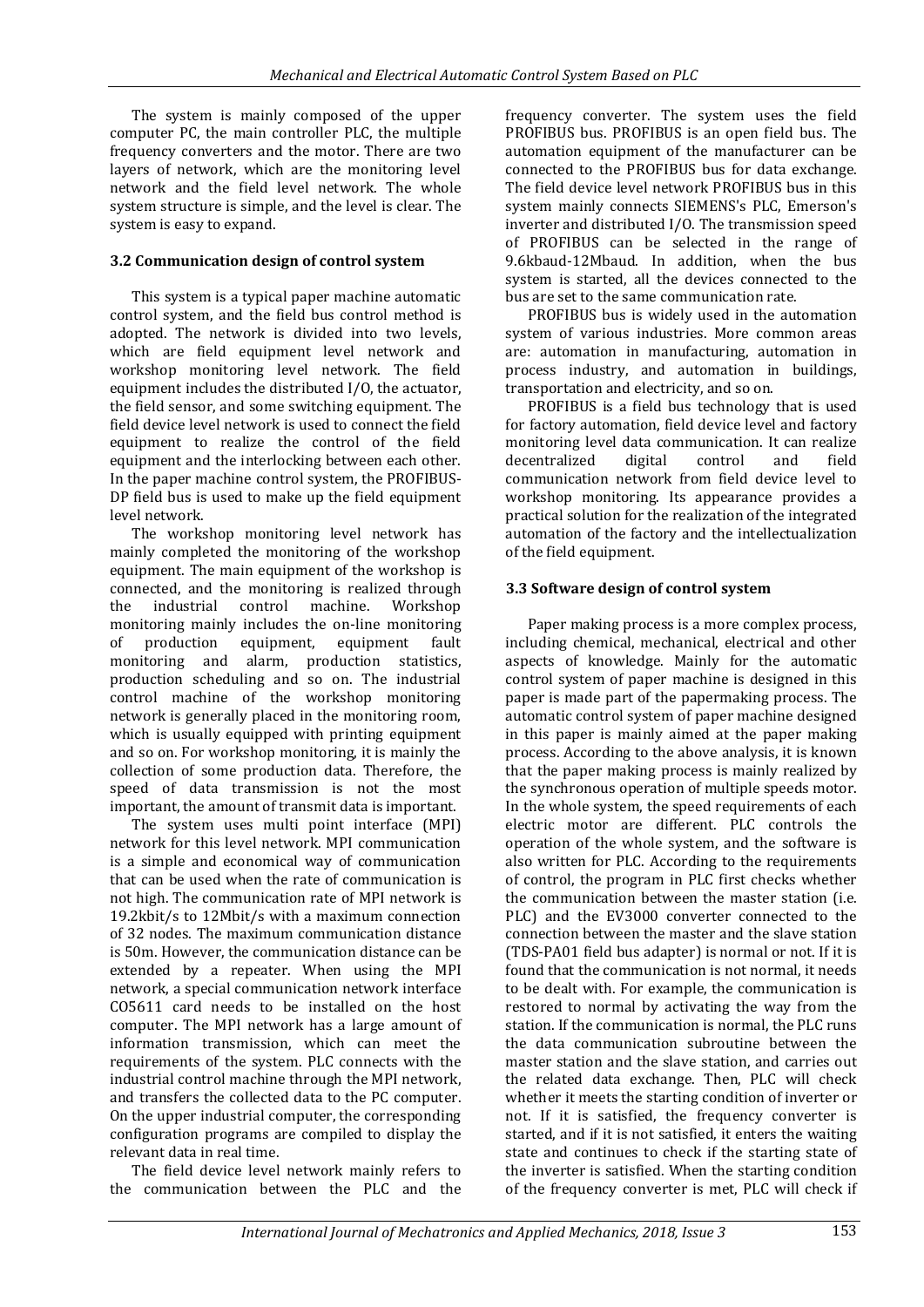the frequency converter fails. If it fails, it will enter the alarm state and handle the fault. Until the frequency converter has no fault, the PLC can control the starting frequency converter at this time. After the frequency converter starts, the PLC will detect the external input signal to determine what speed to set for each inverter and whether there is speed regulation for each inverter. In addition, according to

these data, the motor which is dragged by the inverter is variable frequency and speed regulating.

The effect of load distribution control based on speed control is relatively poor, while the load distribution based on torque control is more accurate. Therefore, the system adopts torque control mode load distribution. The specific software flow chart is shown in figure 3. The K in the graph is a constant.



*Fig. 3 The software flow chart of the paper machine automatic control system*

### **4. Simulation Study**

#### **4.1 Simulation of speed chain control**

The simulation structure of the speed chain control system will be simulated in three forms, the masterslave structure, the parallel structure and the coupling structure. Finally, the simulation results of various structures are compared. The simulation structure of the coupled synchronous control system is mainly controlled. The structure diagram is shown in figure 4.



*Fig. 4 Simulation structure of coupled synchronous control system*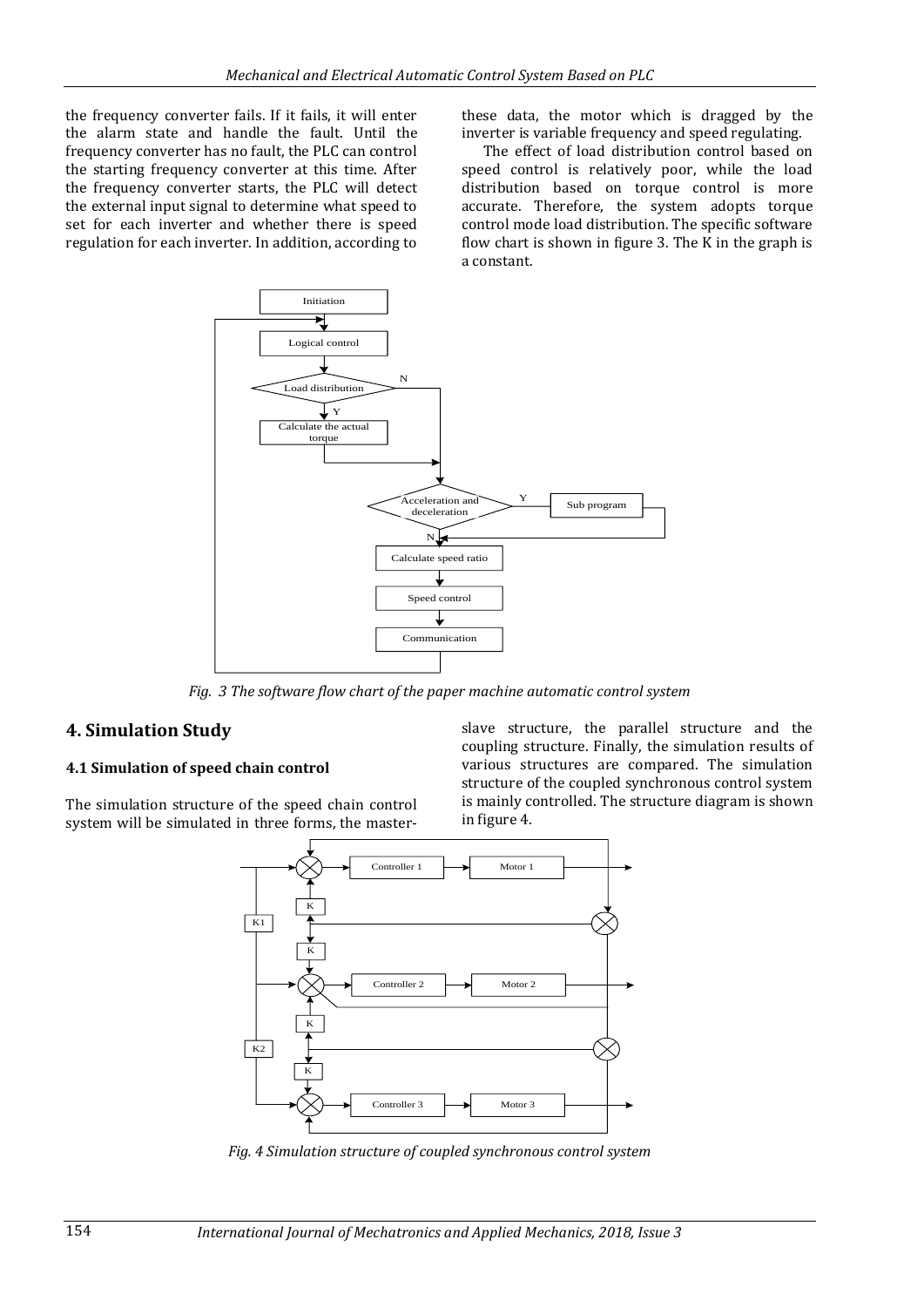#### **4.2 Research on the simulation of speed chain control system**

In the simulation study, the control object is the speed chain synchronization control system composed of 3 three-phase asynchronous motors controlled by vector. The speed is set to 300r/min. At 0.2s, the load suddenly changes from 0Nm to 12Nm. The PI control algorithm and the auto disturbance rejection control algorithm are used in the simulation algorithm.

The parameter tuning of the PI control algorithm is made up of a trial and error method. The design and parameter tuning of the ADRC are described as follows: The first order ADRC is designed in the simulation process. The extended state observer (ESO) only outputs the observed values of the control object and the unknown disturbance term without the differential output term of the controlled object. Therefore, there is no the tracking differentiator (TD) in the design of the controller. The arrangement of the transition process is mainly aimed at the design of the servo system.

This system is the speed control of asynchronous motor, and it is not necessary to arrange the transition process. Therefore, for the controller studied in this paper, the TD link is not necessary. It can be omitted in the ADRC model.

Auto disturbance rejection control (ADRC) is also a control method based on error feedback, which has strong robustness. Its control performance is superior to the traditional control algorithm. However, there are many parameters involved in the design of ADRC algorithm. After determining the structure of the ADRC, the reasonable selection of the parameters will mainly affect the performance of the controller. The following is the principle and method of parameter selection of the first order ADRC.

The parameters of the ESO and the nonlinear state error feedback control law (NLSEF) should be adjusted. In addition, the tracking effect of ESO in real time is considered. In order to facilitate the implementation in the practical application, the parameter generally takes about 0.5 corresponding to the integer square algorithm.

There are two main reasons for this selection: First, the characteristics of nonlinear feedback are maintained. Without a large feedback gain, the rapid attenuation of the error can be achieved. Secondly, the computation of root operation is relatively small and it not occupies the system operation for a long time. Meanwhile, it is easy to implement.

Figure 5 is a speed chain control simulation based on the coupling structure of the PI controller.

Figure 6 is the synchronization performance of three control structure speed chains.



*Fig. 5 The structure of auto disturbance rejection controller used in simulation research*



*Fig. 6 Index comparison diagram of three kinds of control structures*

#### **4.3 Simulation results discussion**

In the three control structures, the coupling structure > master-slave structure > parallel structure as far as the synchronization performance of the speed chain is concerned. The main reason is that there is a mutual influence between each motor. At the same time, the parallel structure is completely free from the mutual influence of the motor.

Therefore, its synchronization performance is the worst. However, for the coupling structure, there is a mutual influence between the two motors. Therefore, its synchronization performance is optimal. For the master-slave synchronization structure, although there are interconnected connections between the two motors, they are unidirectional. The change in the speed of the rear motor has no feedback on the front motor and can only affect the back motor. Therefore, its synchronization performance is between the other two motors. Considering the antiinterference ability of each motor to load disturbance, the speed chain synchronization system using ADRC is superior to the ordinary PI controller in overshoot, dynamic performance, steady state accuracy and anti-jamming performance. In addition, good control performance and reasonable control synchronization structure make the synchronization performance of the whole system more superior.

In this study, MATLAB software is used as a simulation tool to simulate the synchronous control of speed chain. Three control strategies are adopted, namely, parallel synchronization, master and slave synchronization and cross coupling synchronization.